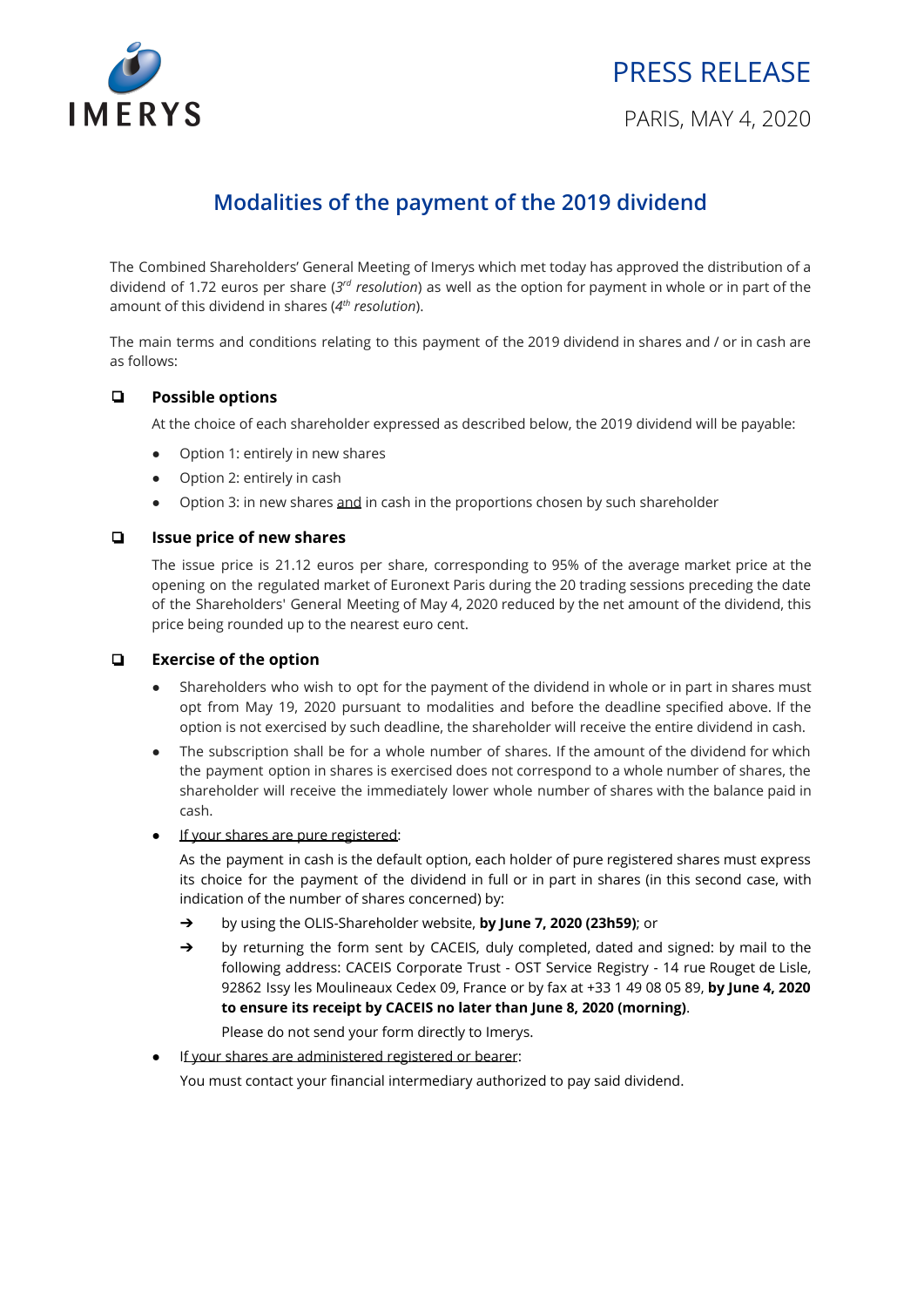### ❏ **Rights attached to new shares**

The new shares thus issued will be ordinary shares and will carry right to immediate enjoyment. They will be the subject of a request for admission to listing on the regulated market Euronext in Paris and will carry the same rights and obligations as the existing ordinary shares and will be fully assimilated to the other existing shares as from their issue.

# ❏ **Maximum capital increase 1**

The maximum number of new shares that might be issued as payment of the dividend in shares is 6,461,655 shares, representing a maximum 7.53% of the capital and 5,12% of voting rights of the Company based on the share capital on April 30, 2020 (i.e. 79,343,115 existing shares and 126,163,067 (net) voting rights).

# ❏ **Calendar**

| May 15, 2020<br>(before trading) | Date of ex-dividend                                                     |
|----------------------------------|-------------------------------------------------------------------------|
| May 18, 2020                     | Record date                                                             |
| May 19, 2020                     | Opening of the option period for the payment of the dividend in shares  |
| June 8, 2020                     | Closing of the option period for the payment of the dividend in shares  |
| June 10, 2020                    | Announcement of the results of the option to pay the dividend in shares |
| June 12, 2020                    | Delivery date of newly issued shares and payment of dividend in cash    |

#### *Warning*

This press release constitutes the information document required under Article 1, paragraphs 4. (h) and 5. (g) of Chapter I of Regulation (EU) 2017/1129 of the European Parliament and of the Council of 14 June 2017. It does not constitute an offer to buy financial securities subject to the publication of a prospectus. This press release and any other document relating to the payment of the dividend in shares may only be distributed outside of France in accordance with the laws and regulations applicable locally, and may not constitute an offer of financial securities in countries where such an offer would violate the locally applicable legislation. The option to receive the dividend payment for the 2019 financial year in shares is thus open to all shareholders of the Company, except those of *shareholders residing in any country for which such an option would require registration. or obtaining an authorization from local stock exchange authorities; shareholders residing outside of France must inform themselves of any local restrictions and comply with them. The shareholders must inform themselves of the* conditions and consequences relating to such an option and which could be applicable under local law. For the tax aspects related to the payment of the dividend in shares, the shareholders are invited to study their particular situation with their tax adviser. When deciding whether to opt for a dividend payment in shares, shareholders *must take into consideration the risks associated with an investment in shares. For any additional information* relating to the Company and the risks relating to the Group, please refer in particular to the "Risk Factors" Chapter *of the Company's 2019 Universal Registration Document (available on the website [www.imerys.com](http://www.imerys.com/)).*

*The world's leading supplier of mineral-based specialty solutions for industry with €4.4 billion in revenue and* 16,300 employees in 2019. Imerys delivers high value-added, functional solutions to a great number of sectors, from *processing industries to consumer goods. The Group draws on its understanding of applications, technological knowledge and expertise in material science to deliver solutions by beneficiating its mineral resources, synthetic*

 $\frac{1}{2}$  ,  $\frac{1}{2}$  ,  $\frac{1}{2}$  ,  $\frac{1}{2}$  ,  $\frac{1}{2}$  ,  $\frac{1}{2}$  ,  $\frac{1}{2}$  ,  $\frac{1}{2}$  ,  $\frac{1}{2}$  ,  $\frac{1}{2}$  ,  $\frac{1}{2}$  ,  $\frac{1}{2}$  ,  $\frac{1}{2}$  ,  $\frac{1}{2}$  ,  $\frac{1}{2}$  ,  $\frac{1}{2}$  ,  $\frac{1}{2}$  ,  $\frac{1}{2}$  ,  $\frac{1$ 

 $^1$  It is specified that this calculation does not take into account treasury shares, it being recalled that in the event that when the payment is made, the Company would hold some of its own shares, (i) the amount of the dividend corresponding to these treasury shares held will not be paid and will be used to carry over (ii) such own shares will be without voting rights.